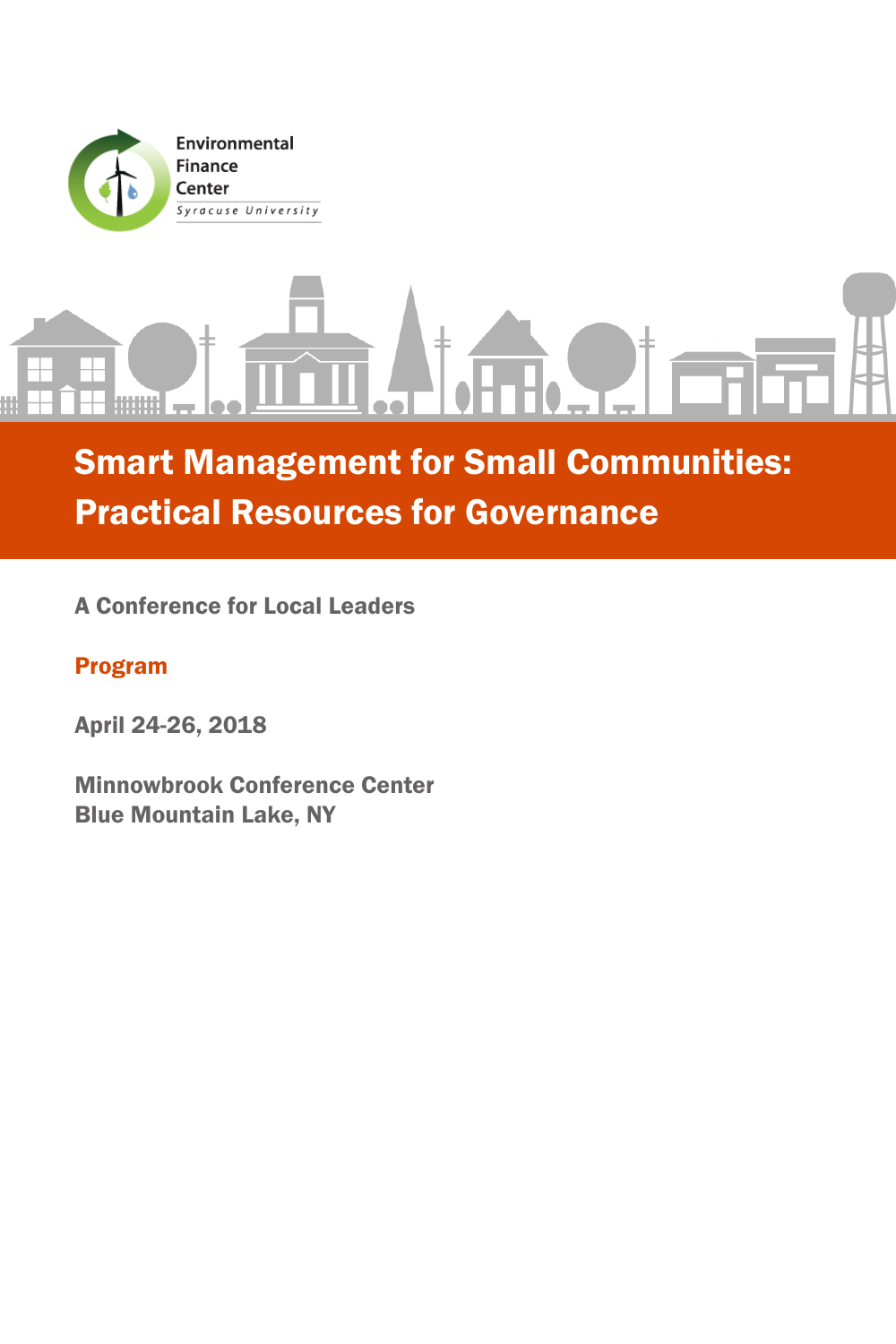# Day 1 - April 24, 2018

#### 12:00 pm Registration and Light Lunch

#### 1:30 pm Welcome and Program Sharing

Materials Management: Legislation and Regulation Update Peter Pettit, Director, Bureau of Waste Reduction and Recycling, NYS DEC

NY-Sun: Solar Technical Assistance for Local Governments Candace Rossi, NY-Sun Project Manager, NYS Energy Research and Development Authority

5:00 pm Networking Reception

6:30 pm Dinner

## Day 2 - April 25, 2018

#### 8:00 am Breakfast

#### Introduction to the Water Finance Clearinghouse

Kristyn Abhold, Financial Analyst, US EPA Water Infrastructure & Resiliency Finance Center

#### State and Federal Agency Funding and Financing Roundtable

NYS EFC/USDA-RD/NYS DOS/NYS HCR/NYS DOH

#### 12:00 pm Lunch and Networking Time

#### Root Cause Analysis

Sarah Diefendorf, EFC West

- 5:30 pm Networking Reception
- 6:30 pm Dinner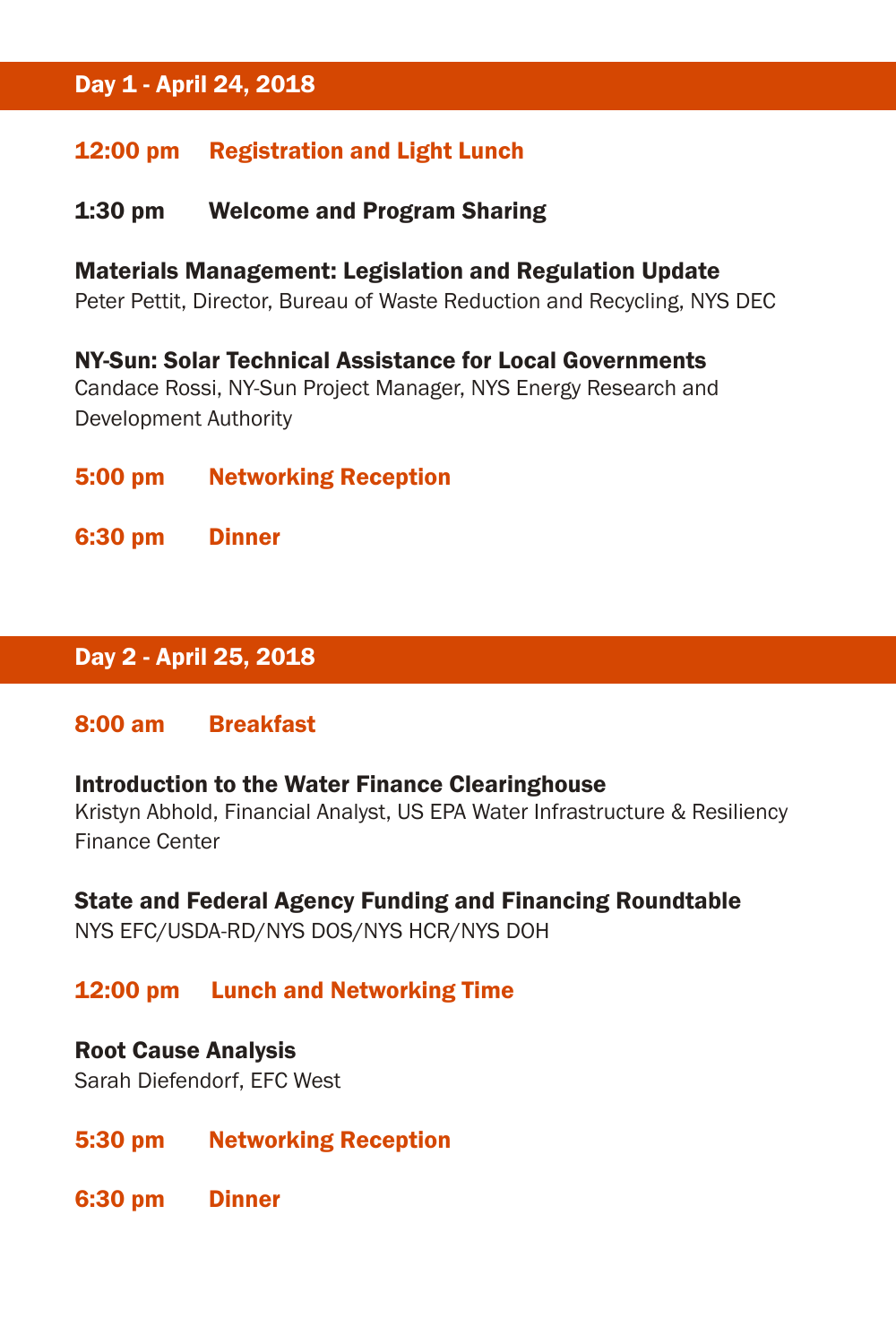# Day 3 - April 26, 2018

### 8:00 am Breakfast and Room Checkout

Protecting Lake George Water Quality for the Next Generation Chris Navitsky, Lake George Waterkeeper, The Fund for Lake George

Connecting Similar New York Communities Through Mapping Mickey Dietrich, GIS Specialist, NYS Tug Hill Commission

### Closing Discussion and SU-EFC Updates

11:15 am Adjourn, Box Lunches Available at Main Lodge